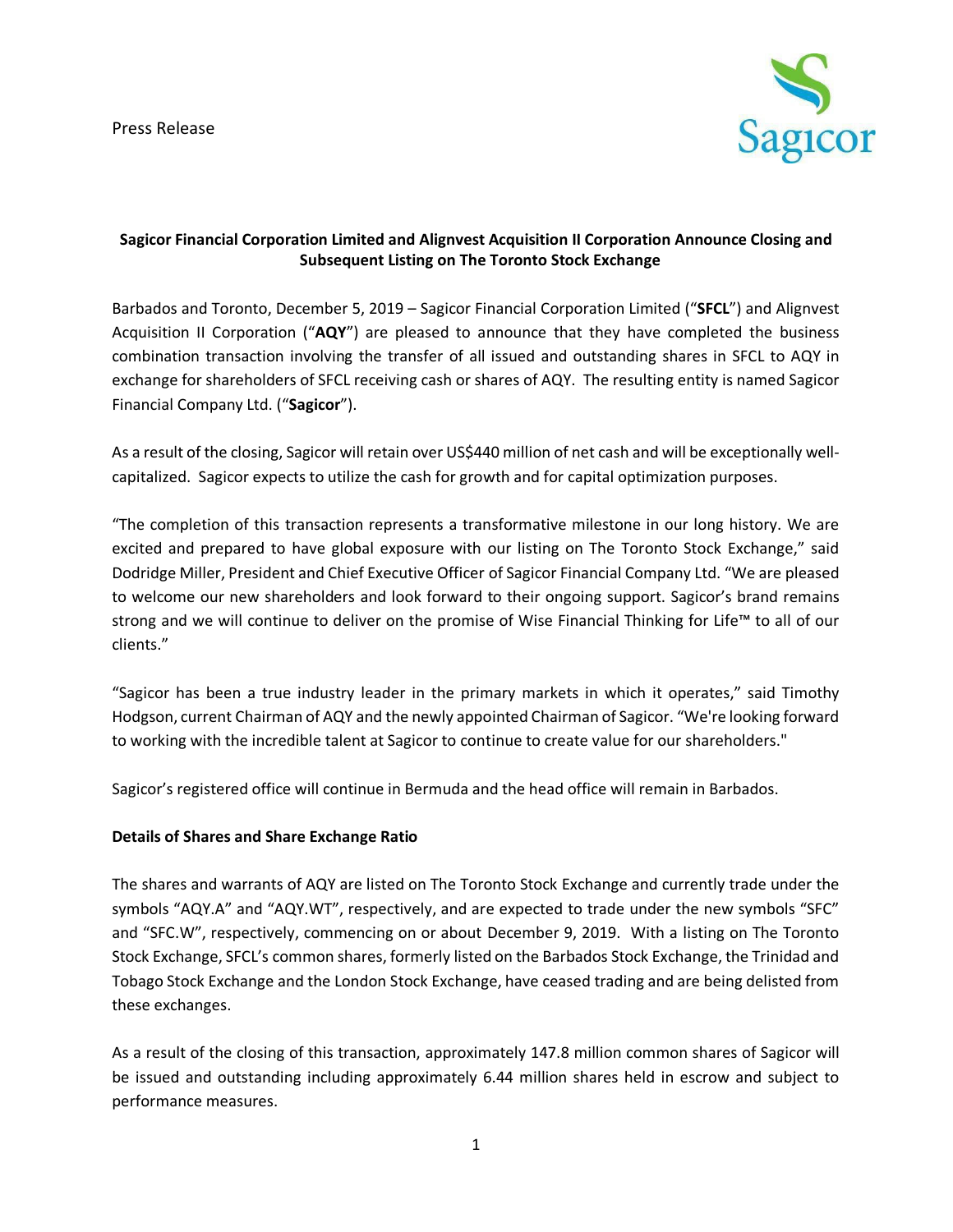#### **Share Exchange Ratio**

SFCL and AQY had agreed to a value of US\$1.75 per SFCL common share. Each SFCL common share not exchanged for cash will be exchanged for Sagicor shares based on an exchange ratio of 0.231023 per share or 4.328 SFCL shares per common share of Sagicor.

# **Other Sagicor Shareholder Matters**

For SFCL shareholders who had elected to receive cash at the time of the June election deadline, the payment of such cash is expected to be mailed to them on or before December 16, 2019.

For Sagicor shareholders who will receive shares as per the share exchange terms, a Direct Registration System (DRS) statement will be issued by the TSX Trust within 30 business days of the December 5, 2019 closing date. Shareholders will be able to transfer their shares to a qualified broker of their choice if they wish to trade their shares. Details with respect to processes or shareholder matters including the facilitation of the opening of brokerage accounts that will allow Sagicor shareholders to trade on The Toronto Stock Exchange will be available on Sagicor's website at [www.sagicor.com](http://www.sagicor.com/) in the shareholder section of the investor relations platform as information becomes available.

All current and prior information related to the Arrangement and other transactions may be found on the section of the investor relations platform under "Shareholder" at www.sagicor.com or on Sagicor's profile at www.sedar.com.

# **About Sagicor Financial Company Ltd.**

Sagicor Financial Company Ltd. (TSX: SFC) is a leading financial services provider in the Caribbean, with almost 180 years of history, and has a growing presence as a provider of life insurance products in the United States, with over US\$1.4 billion in total annual premiums. Sagicor has over 4500 employees and offers a wide range of products and services, including life, health, and general insurance, banking, pensions, annuities, and real estate. Sagicor's registered office is located at Clarendon House, 2 Church Street, Hamilton, HM 11, Bermuda, with its principal office located at Cecil F De Caires Building, Wildey, St. Michael, Barbados.

*Certain information contained in this news release may be forward-looking statements within the meaning of Canadian securities laws. Forward-looking statements are often, but not always identified by the use of words such as "expect", "anticipate", "believe", "foresee", "could", "estimate", "goal", "intend", "plan", "seek", "will", "may" and "should" and similar expressions or words suggesting future outcomes. This news release includes forwardlooking information and statements pertaining to, among other things, the use of cash for growth and for capital optimization purposes. These forward-looking statements reflect material factors and expectations and assumptions of Sagicor and AQY. Sagicor's and AQY's estimates, beliefs and assumptions are inherently subject to uncertainties and contingencies regarding future events and as such, are subject to change. No assurance can be given that growth or capital optimization will occur or be successful. Risks and uncertainties not presently known to Sagicor or AQY or that it presently believes are not material could cause actual results or events to differ materially from those expressed in its forward-looking statements. Additional information on these and other factors that could affect events and results are included in other documents and reports that will be filed by Sagicor or AQY with applicable*